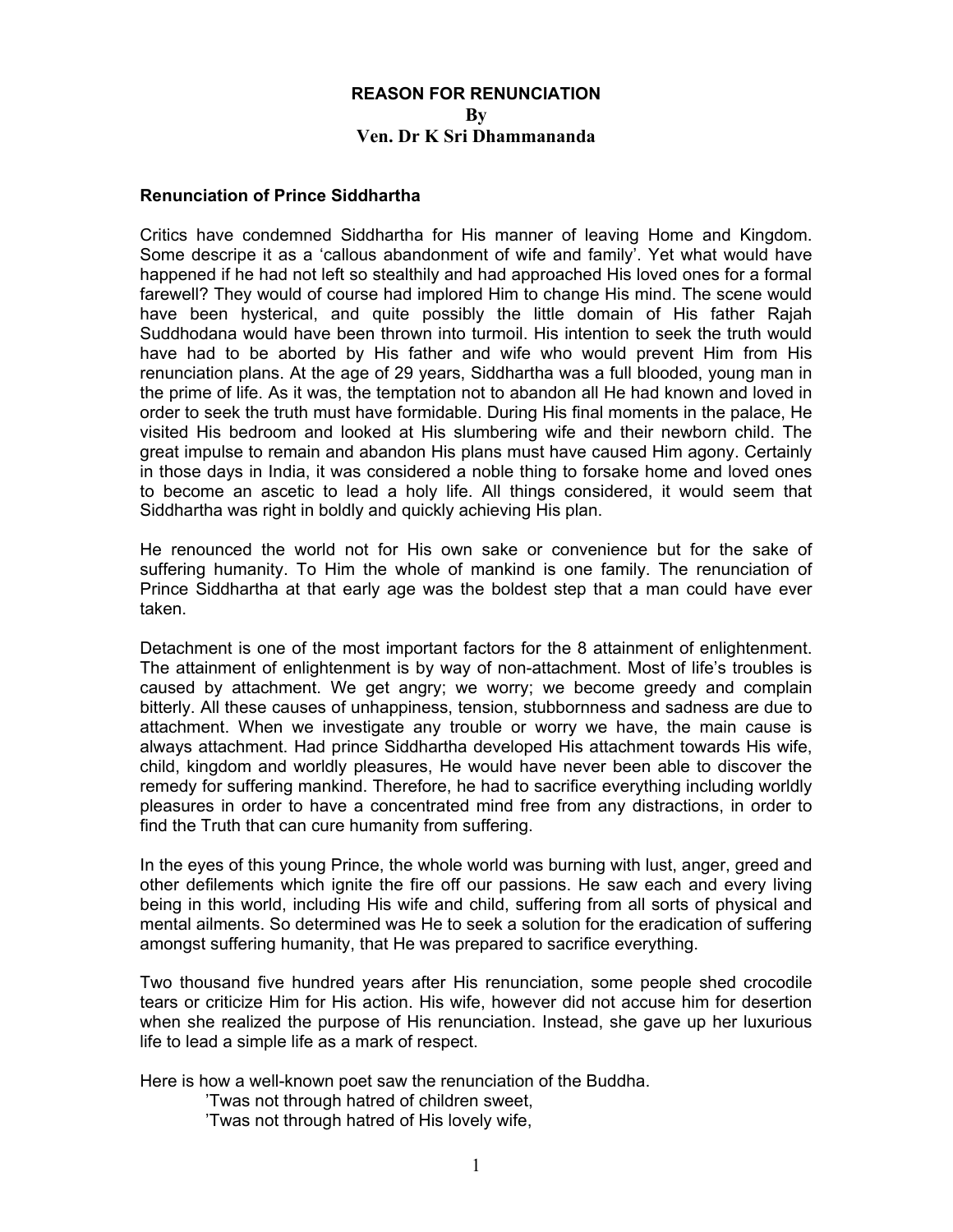Thriller of hearts – not that He loved them less, But Buddhahood more, that he renounced them all.

Dwight Goddard

## **Renunciation of Venerable Ratthapala**

On one occasion, the Buddha was wandering in the Kuru Country accompanied by a large number of bhikkhus and eventually arrived in the town.

The Brahmins who lived in that town heard of the arrival of the Buddha had heard of his nine virtues, namely that that he was Accomplished (Araham), Fully Enlightened (Samma Sambuddho), Perfect in Knowledge and Conduct (Vijja Carana Sampano), Sublime (Sugato), Knower of the worlds (Lokavidu). Incomparable Guide of Gods and Men (Satta Devamanussanam), Enlightened (Buddho), Blessed (Bhagavati). They had heard further that He described this world with its gods, its Maras, its Brahmas, this generation with its ascetics and Brahmins, with its princes and its men.

This knowledge he gained by his own self-effort. He taught a doctrine excellent in its beginning, excellent in its middle, excellent in its end. He had proclaimed the Holy Life, perfect and pure. They decided it would be good to set eyes on such an Accomplished One as he.

So they all went to his presence and after paying their respects, sat before him in reverence. There upon the Bleesed One instructed them in the Sublime Dhamma.

Now in that company was a young man, the son of a leading member of the community, called Ratthapala. Listening to the Buddha, this thought occurred to him: "As I understand the Teaching, it is not possible to live the Holy Life and the same time continue as a householder. I must shave off my hair, put on the yellow garb and go forth into the homeless state."

Having thus made up his mind, the young man waited until the assembly had dispersed and approached the Buddha to request that he be admitted to the Order. The Buddha however urged Ratthapala to obtain the permission of his parents first. (This was in accordance with the promise the Buddha had made to his own father, Suddhodana, after he had ordained his son Rahula).

So the young man proceeded home and begged his parents permission to join the Order of Bhikkhus. But both Ratthapalla's parents did not pay attention to it, saying that he was their only son, much loved by them.

They explained that even if death parted them, they would have been unwilling to be separated from him. How much more difficult it was now, when he was still alive, for them to allow him to go from the home to become a monk.

The young man entreated them three times but they were adamant and refused him as many times. So Ratthapala refused to take food though the old man pleaded with him, the son remained resolute. Even his friends could not persuade him to change his mind.

Finally they reluctantly gave their permission but on condition that he visit them again after his ordination. The permission obtained, the young man proceeded forthwith into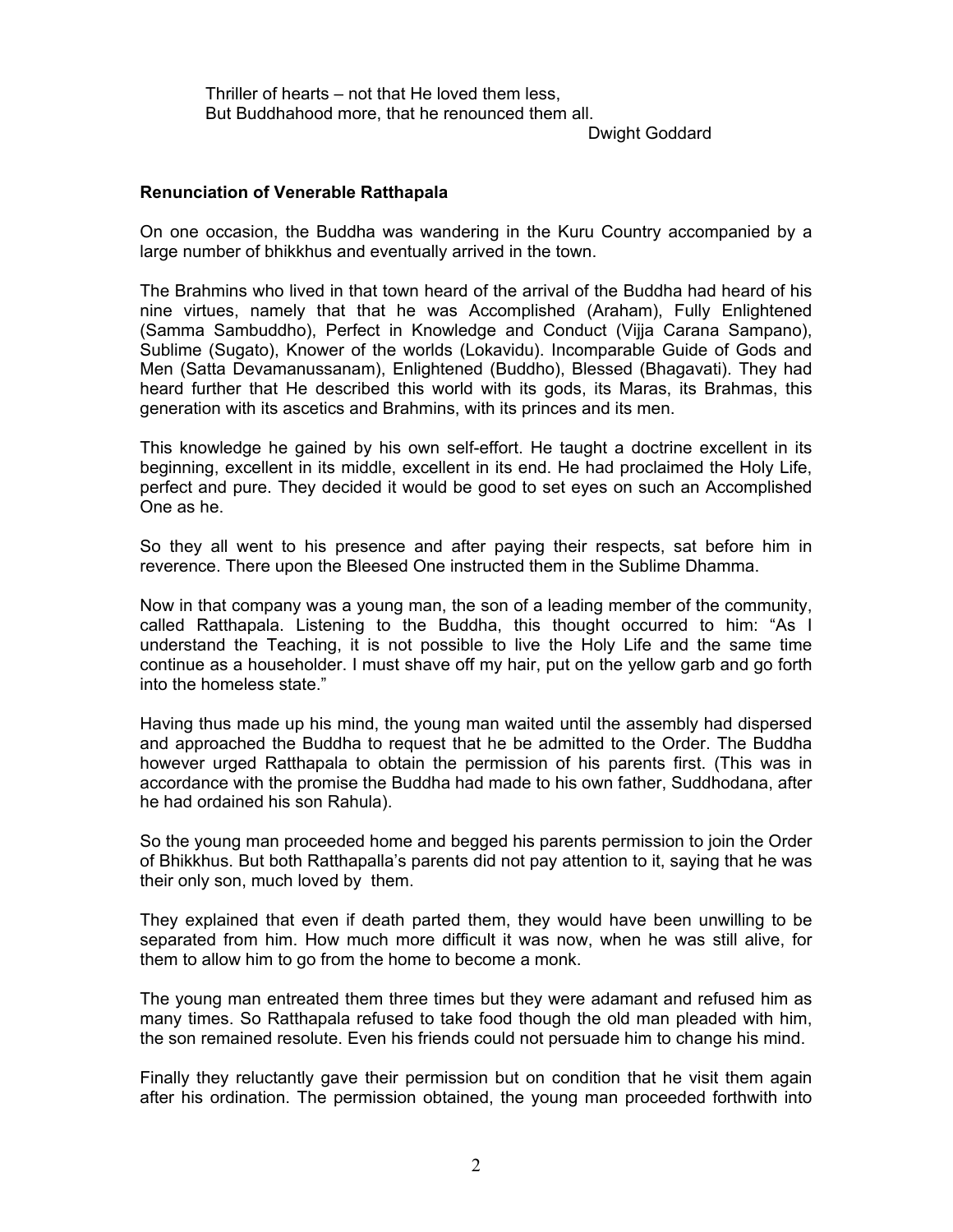the presence of the Buddha and sought refuge once more. This time he was admitted to the Order and received his Higher Ordination within a short period.

The Buddha then continued his travels and eventually settled at Jetavana in Anathapindika's Park. The Venerable Ratthapala meanwhile lived the ascetic life alone and in due time, by diligent effort attained the Supreme Bliss of Arahanthood. He proclaimed, "Birth has ceased, the Holy Life has been lived, the task is completed, there is no residue after this."

Arahant Ratthapala then remembered his promise to visit his parents once his mission had been accomplished and he had attained the fruits of the Holy life. So he approached the Buddha for permission to visit his parents and the Buddha, reflecting that Ratthapala was incapable of reverting to his old life with its attachments, consented.

When he arrived at his own town the Venerable took residence at King's Garden and the following morning, went on his almsround and finally came to his father's house. As some time had elapsed between his going forth and his return to his birthplace no one recognized him immediately. Even his own father simply regarded him as another monk and exclaimed in anger, " It is because of shaven headed one like this that our own dear son has left us." so, instead of the normal practice of receiving alms or polite words, the monk received only abuse.

Just then Ratthapala noticed that a servant woman was about to throw away some stale porridge and asked that it be given to him. As the woman was pouring the porridge into his bowl, she recognized him from some characteristic features of his hands and feet and reported the matter to the Venerable's mother. She in turn hurried to her husband with the news.

The parents were naturally horrified to see their dear son sitting by the wall of the ancestral home eating stale porridge and entreated him not to behave as if he had no home to go to. The Venerable replied, "There is no 'home', householder, for those like me who gave gone forth into the homeless state. I did come to your home, but I received only abuse."

The old man begged him to come inside, but the Venerable replied that he had already eaten for the day and was not in need of any more food, but accepted the invitation to the meal for the following day, and returned to his resting place in the garden.

Ratthapala's father immediately set to work getting ready to entice his son back to the life of the householder. He hid a vast amount of gold behind a screen and instructed certain ladies to dress up their best attire to remind him of his worldly pleasures.

When Ratthapala arrived the following day the father offered him his ancestral wealth but the young man simply remarked that all that gold should be thrown away as it was nothing but a source of sorrow and lamentation, pain, grief and despair.

Then the ladies came to him, and he addressed them as "sister". This upset them so much. The Venerable turned to his father and asked, "Householder, if there is a meal to be given, then kindly give it. Please do not harass us as it is fruitless." After the meal, the Venerable delivered a sermon on the defilements of the body. The body is subject to disease, is a skeleton wrapped up in skin and those who understand will not waste their time adorning it with clothes, jewelry and make-up. He further explained that those who had attained the Further Shore could not be trapped by baits like promises of wealth and family pleasures. He returned to the Garden again.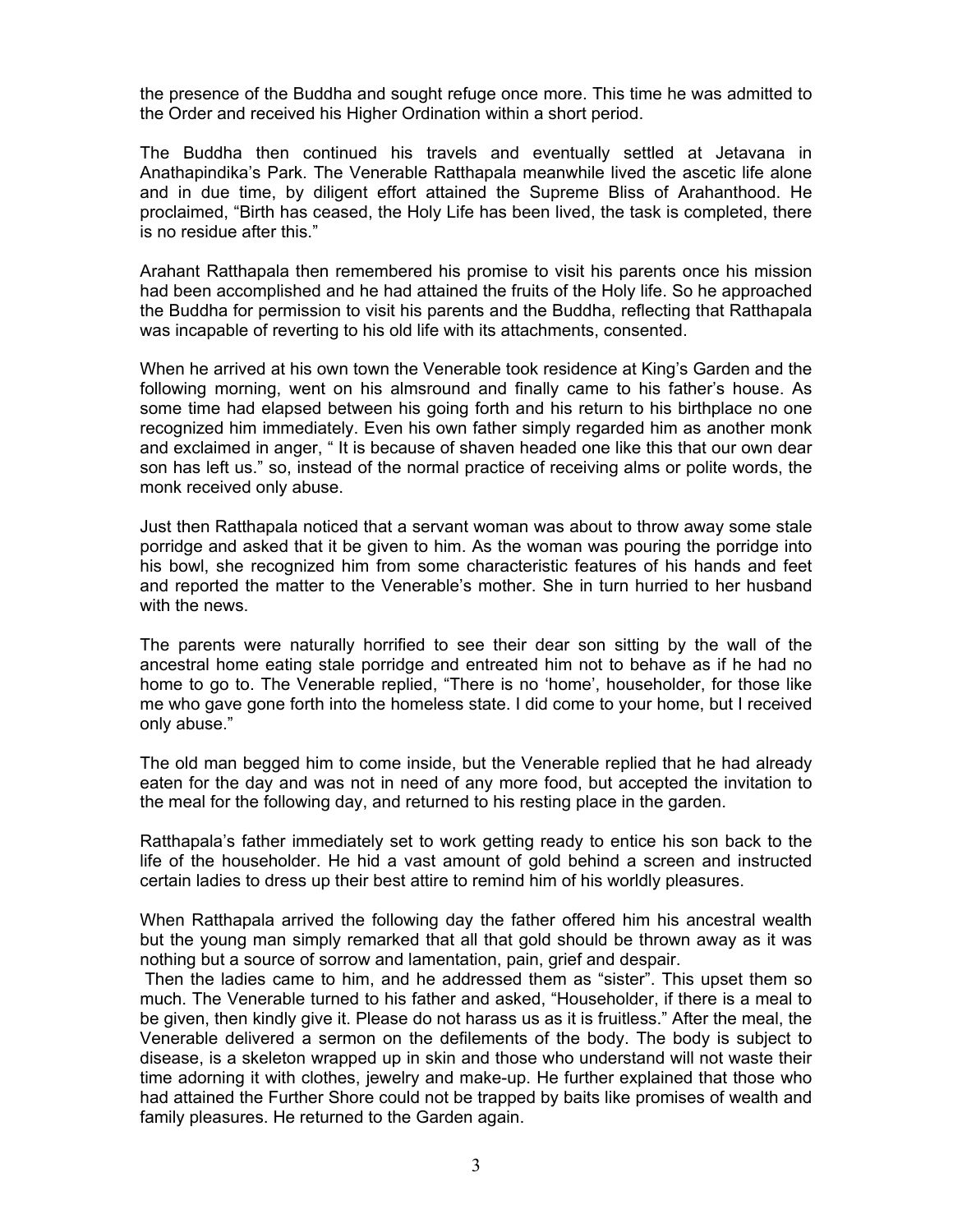Now the King had heard of the Venerable's presence in the garden and decided to pay his respects. When both the Venerable and the King were seated, the King proceeded to ask him some questions. He said the people sometimes renounce the worldly life after undergoing four kinds of losses namely,

> loss through ageing, loss through sickness loss of property loss of relatives

He wanted to know why Ratthapala had decided to renounce the worldly life even though he was still young, was in the best of health, belonged to one of the richest families in the city, and was blessed with family and friends.

The venerable replied that the Bleesed One had given four summaries of the teachings, upon knowing, seeing and hearing which he had decided to renounce the world.

#### The first summary **"Life in any world is unstable; it is swept away".**

The King was asked to consider how as a young man of twenty five he had great athletic prowess but now that he was eighty years old, he had no such strength. Sometimes he even "meant to put my foot here and I put it elsewhere." Realizing the first summary, Ratthapala had decided to renounce the worldly life.

### The second summary **"Life in any world is unstable; it is swept away".**

The king was asked to consider that being afflicted with a certain disease, he could in no way share out his pain and thus reduce its sharpness. Realizing the second reason, Ratthapala had decided to go forth from the household life.

#### The third summary **"The world has no shelter and no protector"**

The King was asked to consider that though he had a rich store of material wealth and comfort in this world, he could not in any way ensure the same in the life to come. He would only be able to enjoy the fruits of his action. Realizing the third reason, Ratthapala had decided to go forth from worldly life to religious life.

## The fourth summary **"The world has nothing of its own; it has to leave all and pass on".**

The King was asked to consider whether or not he would succumb to greed for power and wealth and continue to subjugate every other country without being contented. The King agreed that there would be no end to one's greed for power and wealth. Realizing the fourth reason, Ratthapala had decided to go forth from worldly life to holy life.

When the King had heard these four reasons why Ratthapala had decided to turn his back on the mundane world, the King was full of admiration and exclaimed, "It is wonderful Master Ratthapala how well that has been expressed by the Blessed One who sees and knows, who is accomplished and fully enlightened.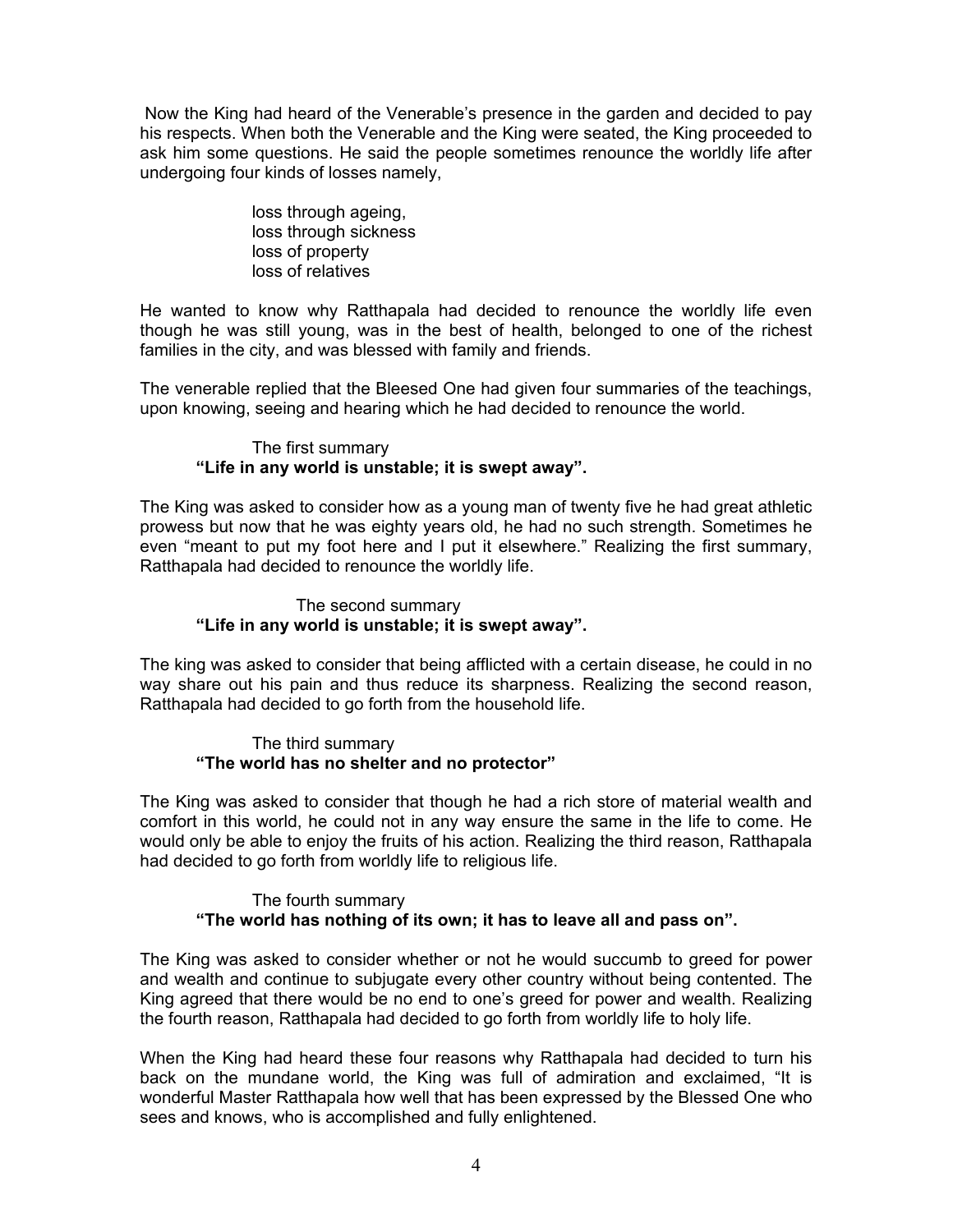The Venerable Ratthapala then concluded the discussion with the following stanzas:

### **Futility of life**

- 1. "I see men wealthy in the world who yet Give not, from ignorance, they gathered riches But greedily will hoard away their wealth. Through longing for still further sensual pleasures.
- 2. A King who by his force conquered the earth And even lords the land the ocean bounds, Is yet unsated with the sea's near shore And hungers for its further shore as well.
- 3. Most other men as well, not just a King, Encounter death with craving unabated; With plans still incomplete they leave the corpse: Desires remain unsated in the world.
- 4. His relatives lament him, rend their hair, Crying 'Ah me! Alas! Our love is dead!' Then bear away the body wrapped in shrouds, To place it on a pyre and burn it there.
- 5. Clad in single shroud, he leaves behind His property, impaled on stakes he burns, And as he died, no relatives or kin Or friends could offer refuge to him here.
- 6. Then while his heirs annex his wealth, this being Must now arise according to his deeds; And as he dies, nothing can follow him: Nor child nor wife nor wealth nor royal estate.
- 7. Longevity is not acquired with wealth, Nor can prosperity banish old age; Short is this life, as all the sages say; Eternity it knows not, only change.
- 8. The rich man and the poor man both shall feel (Death's) touch, as do the fool and sage alike; But while the fool lies stricken by his folly, No sage will ever tremble at the touch.
- 9. Better than wealth is understanding, then, By which the final goal can here be gained; For, doing evil deeds in many lives; Men fail, through ignorance, to reach the goal.